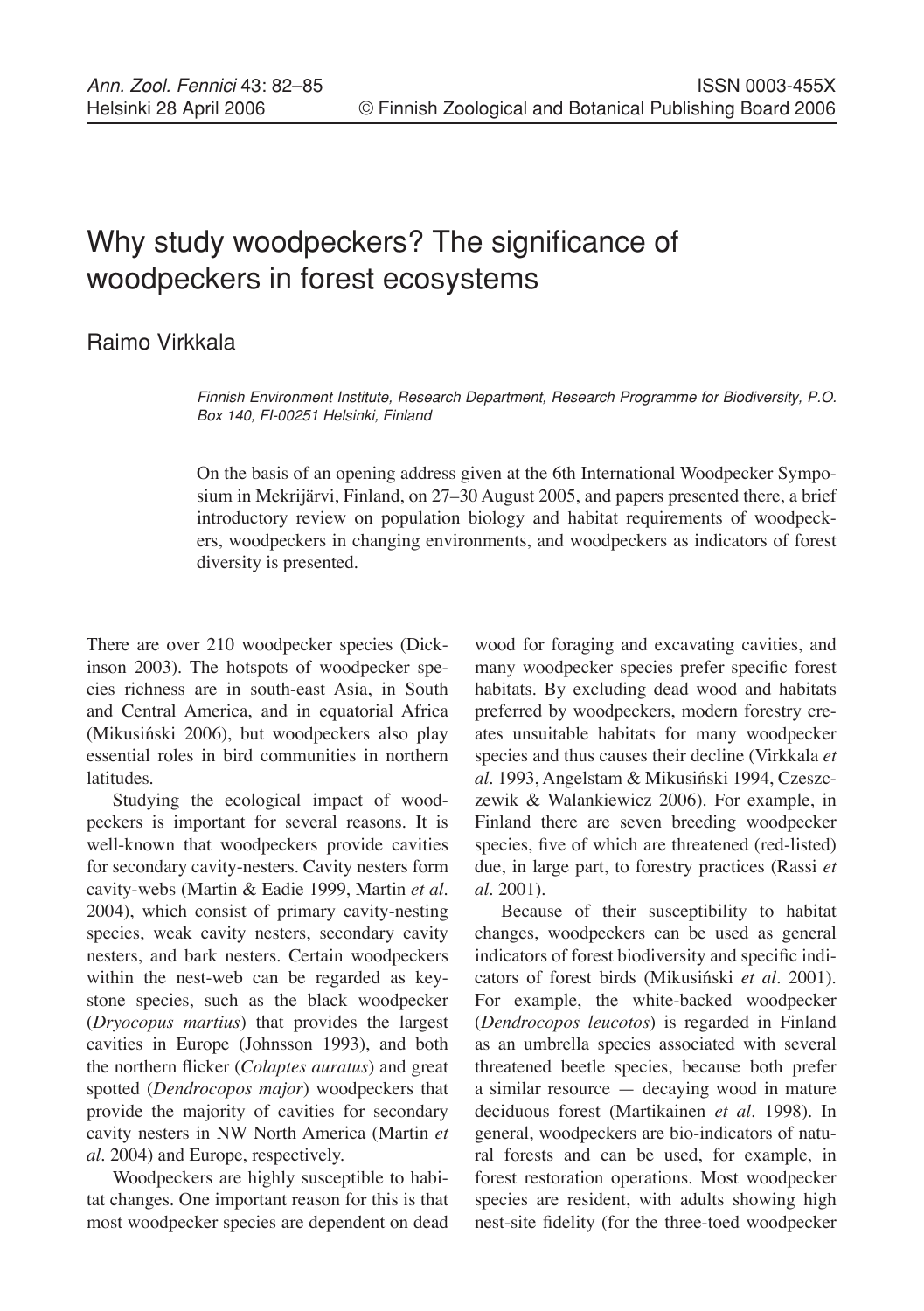*Picoides tridactylus*, *see* Pechacek 2006), which also make woodpeckers accurate indicators of forest quality.

In addition to providing cavities for secondary cavity nesters, woodpeckers interact with other bird species. The increase of the great spotted woodpecker in Britain is, at least partly, connected to the decrease of the starling (*Sturnus vulgaris*). The great spotted woodpecker used to suffer from nest-site interference by starlings, but its breeding success has clearly increased after the decrease of the starling (Smith 2006). In a southern Finnish forest landscape the occurrence of the goshawk (*Accipiter gentilis*) was positively, and that of the great spotted woodpecker, negatively associated with the density and breeding success of the three-toed woodpecker (Pakkala *et al.* 2006). The impact of the goshawk may have to do with a decrease in mammalian predation on three-toed woodpecker nests.

Woodpeckers also interact with many other organisms, such as wood-rotting fungi. The success of woodpeckers in excavating nests or roost sites depends on fungi having rotted the wood. Interestingly, it is possible that wood-rotting fungi, such as polyporous fungi, may depend on woodpeckers as vectors (Jackson & Jackson 2004). Accordingly, all data suggest that woodpeckers are disproportionately important to their ecosystems.

As such, woodpeckers are important model species in conservation biology. The red-cockaded woodpecker (*Picoides borealis*), which is an endangered species in southeastern North America, is commonly used in population viability analyses (e.g. Walters *et al.* 2002). The significance of critical thresholds was studied on the basis of habitat quantity and quality (Angelstam *et al.* 2003). Thresholds are values of habitat quantity or quality below which a species does not occur even when its preferred habitat or resource still exists in small amounts. The critical threshold for the proportion of suitable habitat needed by the white-backed woodpecker in Europe was analysed by Carlson (2000). Dead wood thresholds were presented for the threetoed woodpecker in Sweden and Switzerland (Bütler *et al.* 2004).

Fayt (2006) showed that the cold-adapted three-toed woodpecker may be susceptible to climate change, which may cause a further decline of this species. The three-toed woodpecker has a northeasterly distribution in Europe, and it prefers old-growth forests with plenty of dead coniferous wood. Breeding individuals may not be able to adjust their breeding date to the local food supply in particularly warm springs when their preferred prey (cerambycid beetle larvae) develops earlier than normal (Fayt 2006).

A recent review of regulation of spruce bark beetles by woodpeckers shows that prey mortality caused by woodpeckers can reach 98% (Fayt *et al.* 2005). Accordingly bark beetle populations may be regulated by woodpeckers, such as the three-toed woodpecker, during an epidemic. Predation by woodpeckers also shows that woodpeckers may decrease bark beetle damage in managed boreal forest stands. This brings forth an interesting conclusion: to protect managed forest from pests, old-growth forests preferred by, for example three-toed woodpeckers, should be preserved in sufficient quantities. Thus, there may not be a conflict between logging and conservation of forests: to grow timber, natural forests should also be preserved.

Even within natural forests, several woodpecker species are habitat specialists. Consequently, resources and habitat characteristics used by the woodpeckers can be quantified and the significance of habitat analysed in a reasonable way. Such a habitat study includes the availability and use of a specific woodpecker's preferred food, dead wood, tree species, habitat patches, etc. (Hartwig *et al.* 2006, Huot & Ibarzabal 2006, Ibarzabal & Desmeules 2006, Kosiński 2006).

Unfortunately, small habitat patches are not sufficient even for the most abundant European woodpecker, the great spotted woodpecker: offspring production was lower in small as compared with large forest patches in Poland (Mazgajski & Rejt 2006). This means that fragmentation of forests had a negative effect on the most abundant and probably also least sensitive woodpecker species in European managed forests (*see* also Virkkala *et al.* 1994).

Although the ecology of woodpeckers, such as habitat use and foraging patterns, have been studied, population data are much scarcer (Pasinelli 2006, Wiebe 2006). Demographic data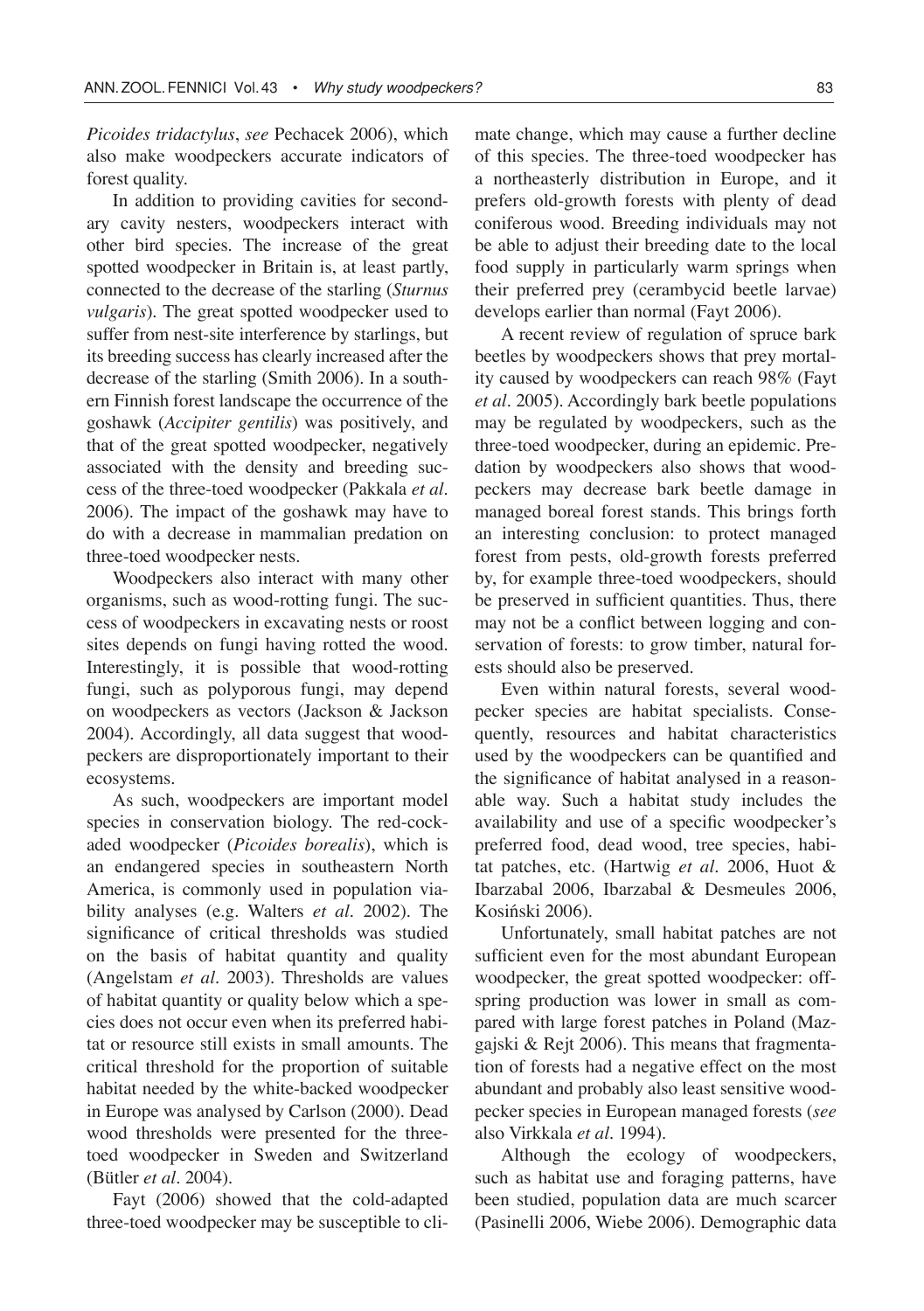on woodpeckers are currently accumulating, however, partly resulting from the development of novel methods (e.g. Ibarzabal & Trembley 2006). Genetic variability of woodpecker populations and genetic relationships among populations are also being investigated using microsatellite genetic markers (Ellegren *et al.* 1999). The development of new techniques, and their widespread use, is very important to complete our understanding of woodpeckers and their place in the ecosystem.

Woodpeckers are a common favorite amongst the interested public, particularly when conservation issues are raised. This point was well made by the international publicity received by the rediscovery of the ivory-billed woodpecker (*Campephilus principalis*) in USA (Fitzpatrick *et al.* 2005). Unfortunately, even though several woodpeckers are regarded as charismatic species, many of them are red-listed. While conservation is often of primary importance, the reasons for studying woodpeckers go beyond this. Indeed, reasons for studying these animals include the generation of basic scientific information, the development of techniques extendible to other systems, and possibly into the realm of bio-control, with an associated economic benefit.

## **References**

- Angelstam, P. & Mikusiński, G. 1994: Woodpecker assemblages in natural and managed boreal and hemiboreal forest — a review. — *Ann. Zool. Fennici* 31: 157–172.
- Angelstam, P. K., Bütler, R., Lazdinis, M., Mikusiński, G. & Roberge, J.-M. 2003: Habitat thresholds for focal species at multiple scales and forest biodiversity conservation — dead wood as an example. — *Ann. Zool. Fennici* 40: 473–482.
- Bütler, R., Angelstam, P., Ekelund, P. & Schlaepfer, R. 2004: Dead wood threshold values for the three-toed woodpecker presence in boreal and sub-Alpine forest. — *Biol. Conserv*. 119: 305–318.
- Carlson, A. 2000: The effect of habitat loss on a deciduous forest specialist species: the white-backed woodpecker (*Dendrocopos leucotos*). — *For. Ecol. Manage*. 131: 215–221.
- Czeszczewik, D. & Walankiewicz, W. 2006: Logging affects the white-backed woodpecker *Dendrocopos leucotos* distribution in the Białowieża Forest. — *Ann. Zool. Fennici* 43: 221–227.
- Dickinson, E. C. (ed.) 2003: *The Howard & Moore complete checklist of the birds of the world*, 3rd ed. — Christopher Helm. London, UK.

Ellegren, H., Carlson, A. & Stenberg, I. 1999: Genetic

structure and variability of white-backed woodpecker (*Dendrocopos leucotos*) populations in northern Europe. — *Hereditas* 130: 291–299.

- Fayt, P. 2006: Reproductive decisions of boreal three-toed woodpeckers (*Picoides tridactylus*) in a warming world: from local responses to global population dynamics. — *Ann. Zool. Fennici* 43: 118–130.
- Fayt, P., Machmer, M. M. & Steeger, C. 2005: Regulation of spruce bark beetles by woodpeckers — a literature review. — *For. Ecol. Manage*. 206: 1–14.
- Fitzpatrick, J. W., Lammertink, M., Luneau, M. D. Jr., Gallagher, T. W., Harrison, B. R., Sparling, G. M., Rosenberg, K. V., Rohrbaugh, R. W., Swarthout, E. C. H., Wrege, P. H., Swarthout, S. B., Danzker, M. S., Charif, R. A., Barksdale, T. R., Remsen, J. V. Jr., Simon, S. D. & Zollner, D. 2005: Ivory-billed woodpecker (*Campephilus principalis*) persists in continental North America. — *Science* 308: 1460–1462.
- Hartwig, C. L., Eastman, D. S. & Harestad, A. S. 2006: Characteristics of foraging sites and the use of structural elements by the pileated woodpecker (*Dryocopus pileatus*) on southeastern Vancouver Island, British Columbia, Canada. — *Ann. Zool. Fennici* 43: 186–197.
- Huot, M. & Ibarzabal, J. 2006: A comparison of the age-class structure of black-backed woodpeckers found in recently burned and unburned boreal coniferous forests in eastern Canada. — *Ann. Zool. Fennici* 43: 131–136.
- Ibarzabal, J. & Desmeules, P. 2006: Black-backed woodpecker (*Picoides arcticus*) detectability in unburned and recently burned mature conifer forests in north-eastern North America. — *Ann. Zool. Fennici* 43: 228–234.
- Ibarzabal, J. & Tremblay, J. A. 2006: The hole saw method for accessing woodpecker nestlings during developmental studies. — *Ann. Zool. Fennici* 43: 235–238.
- Jackson, J. A. & Jackson, B. J. S. 2004: Ecological relationships between fungi and woodpecker cavity sites. — *Condor* 106: 37–49.
- Johnsson, K. 1993: *The black woodpecker Dryocopus martius as a keystone species in forest*. — Ph.D. dissertation, Swedish University of Agricultural Sciences, Department of Wildlife Ecology, Uppsala.
- Kosiński, Z. 2006: Factors affecting the occurrence of middle spotted and great spotted woodpeckers in deciduous forests — a case study from Poland. — *Ann. Zool. Fennici* 43: 198–210.
- Martikainen, P., Kaila, L. & Haila, Y. 1998: Threatened beetles in white-backed woodpecker habitats. — *Conserv. Biol*. 12: 293–301.
- Martin, K. & Eadie, J. M. 1999: Nest webs: a communitywide approach to the management and conservation of cavity-nesting forest birds. — *For. Ecol. Manage*. 115: 243–257.
- Martin, K., Aitken, K. E. H. & Wiebe, K. L. 2004: Nest sites and nest webs for cavity-nesting communities in interior British Columbia, Canada: nest characteristics and niche partitioning. — *Condor* 106: 5–19.
- Mazgajski, T. D. & Rejt, Ł. 2006: The effect of forest patch size on the breeding biology of the great spotted woodpecker *Dendrocopos major*. — *Ann. Zool. Fennici* 43: 211–220.